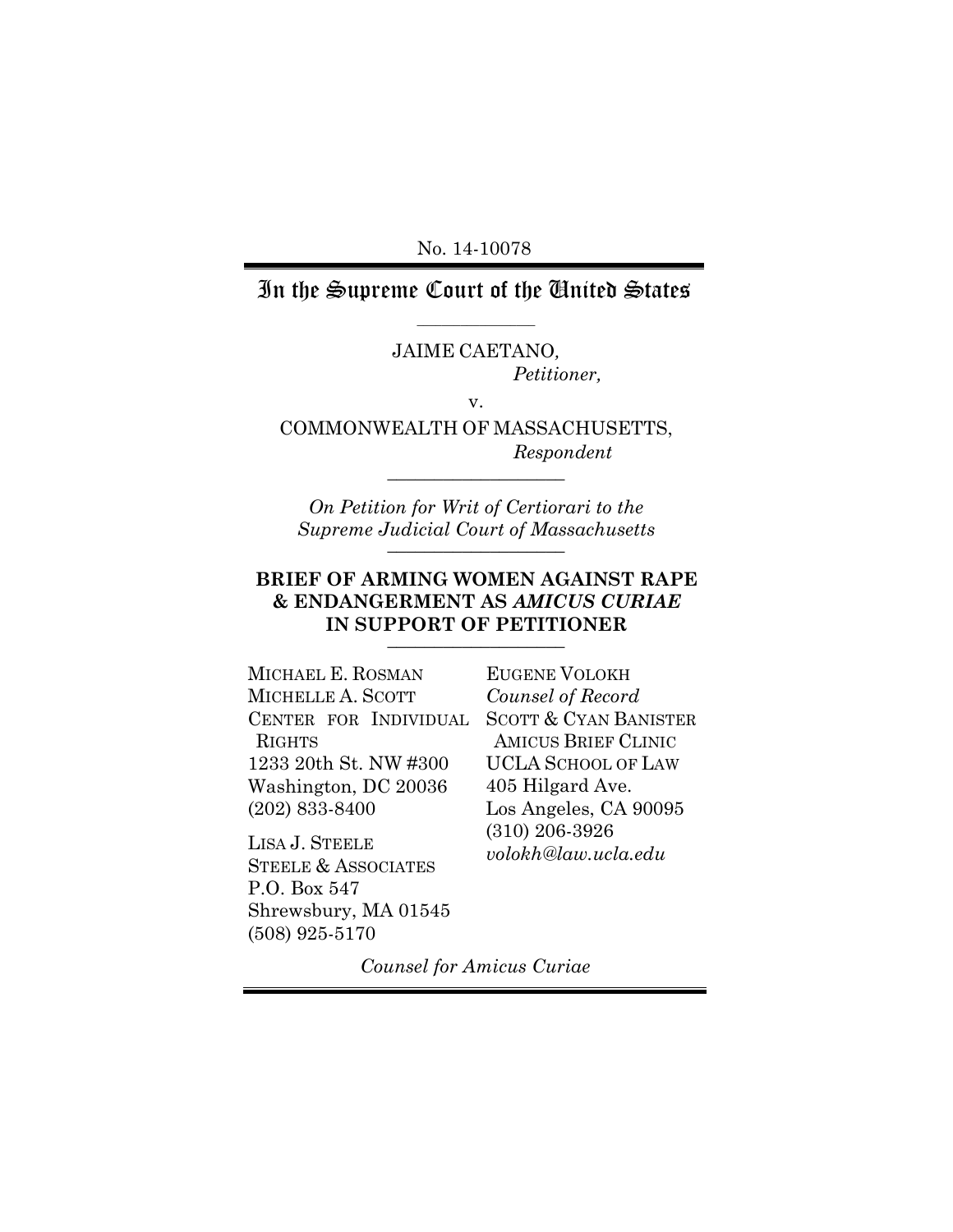# **QUESTION PRESENTED**

<span id="page-1-0"></span> ments protect a right to keep and bear weapons that Whether the Second and Fourteenth Amendare less deadly (but also less common) than handguns.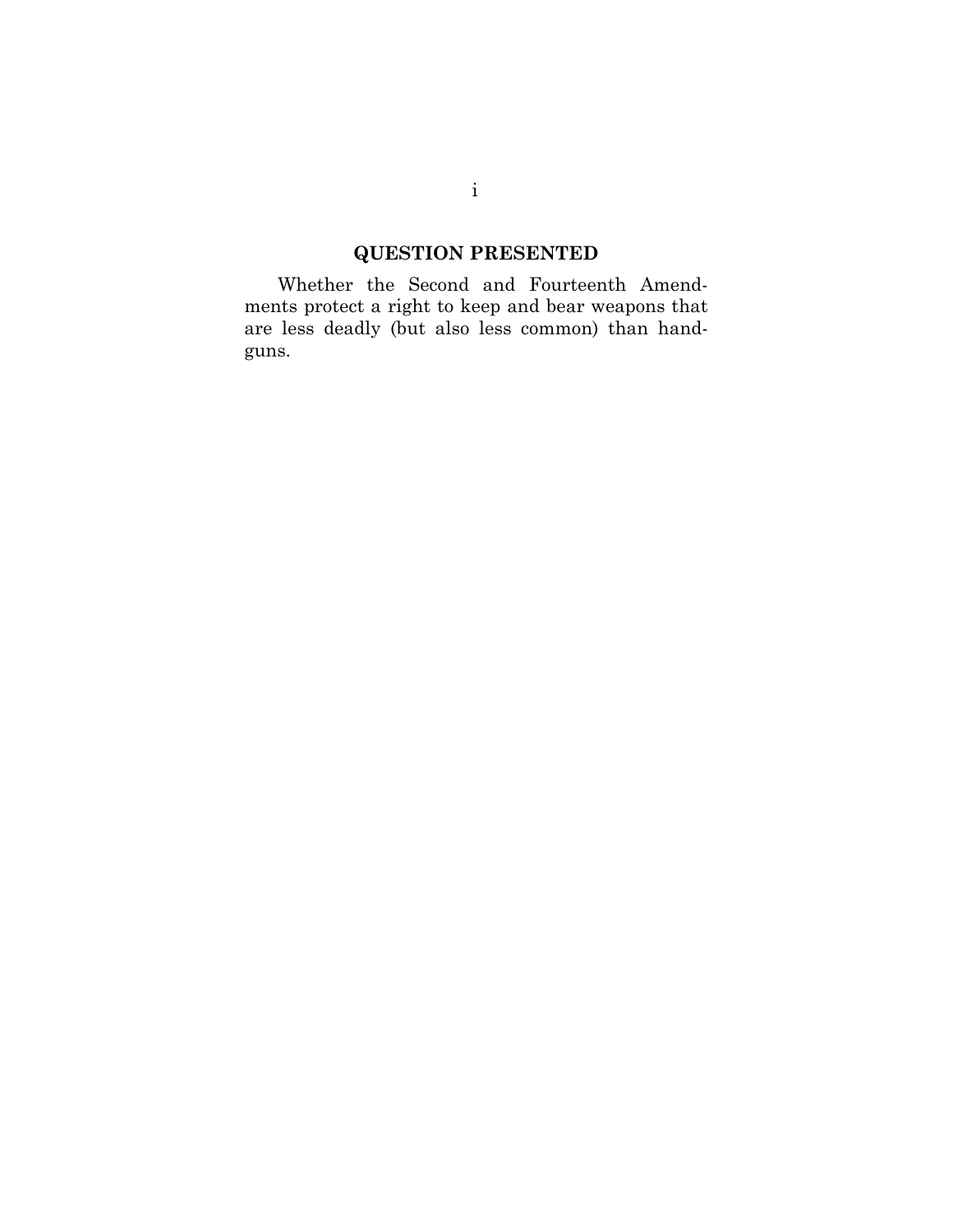# **TABLE OF CONTENTS**

<span id="page-2-0"></span>

| INTEREST OF THE AMICUS CURIAE 1                                                                                                                                                 |  |
|---------------------------------------------------------------------------------------------------------------------------------------------------------------------------------|--|
|                                                                                                                                                                                 |  |
|                                                                                                                                                                                 |  |
| I. The Ability to Possess Nonlethal Weapons<br>Is an Important Aspect of the Right to Keep<br>II. Lower Courts Disagree on the Meaning of<br>"Dangerous and Unusual Weapons" in |  |
|                                                                                                                                                                                 |  |
|                                                                                                                                                                                 |  |
|                                                                                                                                                                                 |  |
|                                                                                                                                                                                 |  |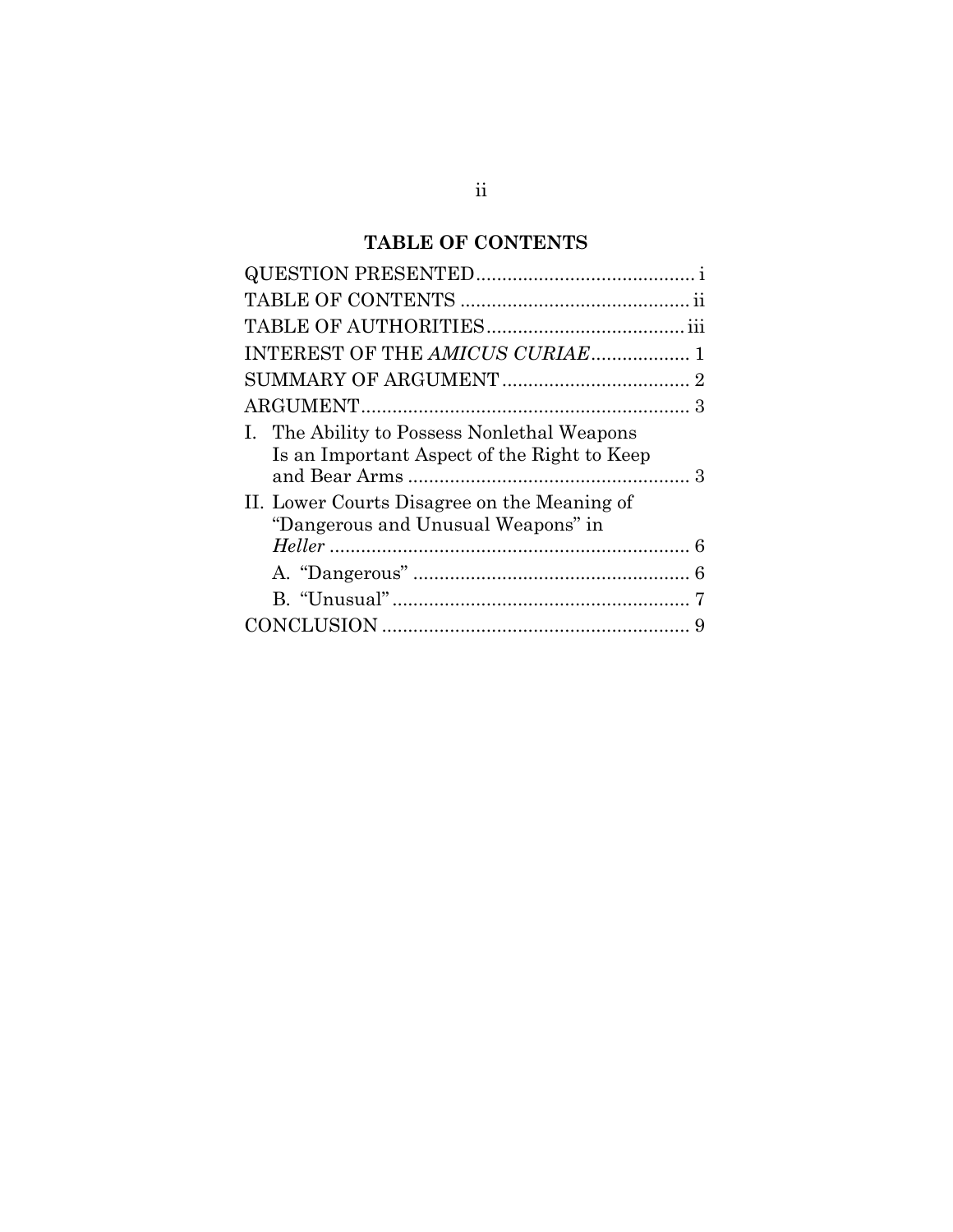# **TABLE OF AUTHORITIES**

# **Cases**

<span id="page-3-0"></span>

| <i>People v. Yanna, 297 Mich. App. 137 (2012)  passim</i> |  |
|-----------------------------------------------------------|--|
| <i>State v. DeCiccio, 315 Conn. 79 (2014) 2, 3, 6, 8</i>  |  |

# **Other Sources**

| <i>Babylonian Talmud</i> , Sanhedrin 74a (I.<br>Epstein ed., Jacob Schacter & H. Freedman                                                                                       |
|---------------------------------------------------------------------------------------------------------------------------------------------------------------------------------|
| David K. Bernard, <i>Practical Holiness: A</i>                                                                                                                                  |
| Hal Bernton, Students Urged to Shape World:<br>Dalai Lama Preaches Peace in Portland,                                                                                           |
| Liqun Cao et al., <i>Willingness to Shoot: Public</i><br>Attitudes Toward Defensive Gun Use, 27                                                                                 |
| <i>The Code of Maimonides, Book Eleven, The</i><br>Book of Torts (Hyman Klein trans., Yale                                                                                      |
| John Webster Gastill, <i>Queries on the Peace</i>                                                                                                                               |
| Eugene Volokh, Nonlethal Self-Defense,<br>(Almost Entirely) Nonlethal Weapons, and<br>the Rights to Keep and Bear Arms and<br><i>Defense Life, 62 STAN. L. REV. 199 (2009)3</i> |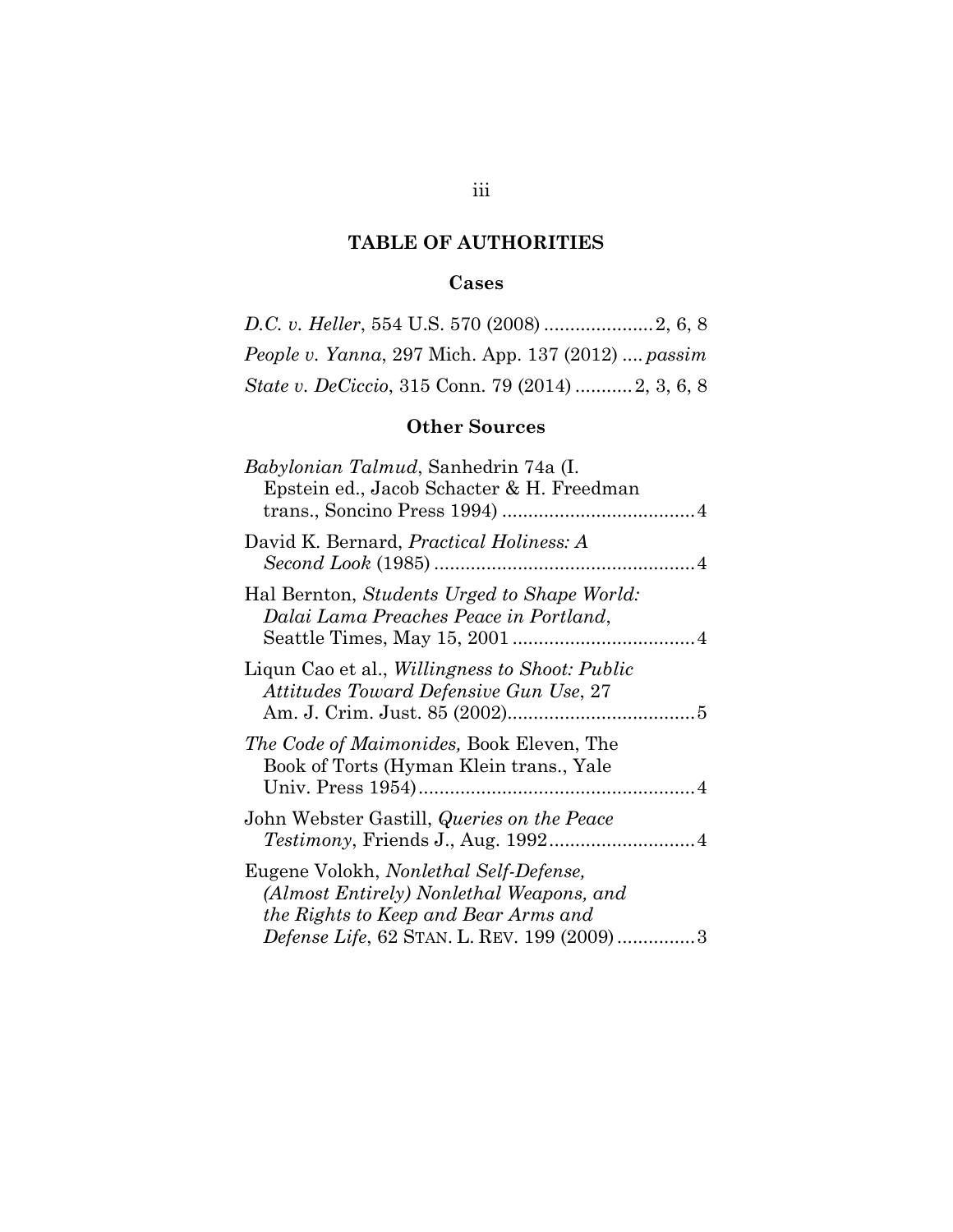| John Howard Yoder, Nevertheless: The  |  |
|---------------------------------------|--|
|                                       |  |
| John Howard Yoder, What Would You Do? |  |
|                                       |  |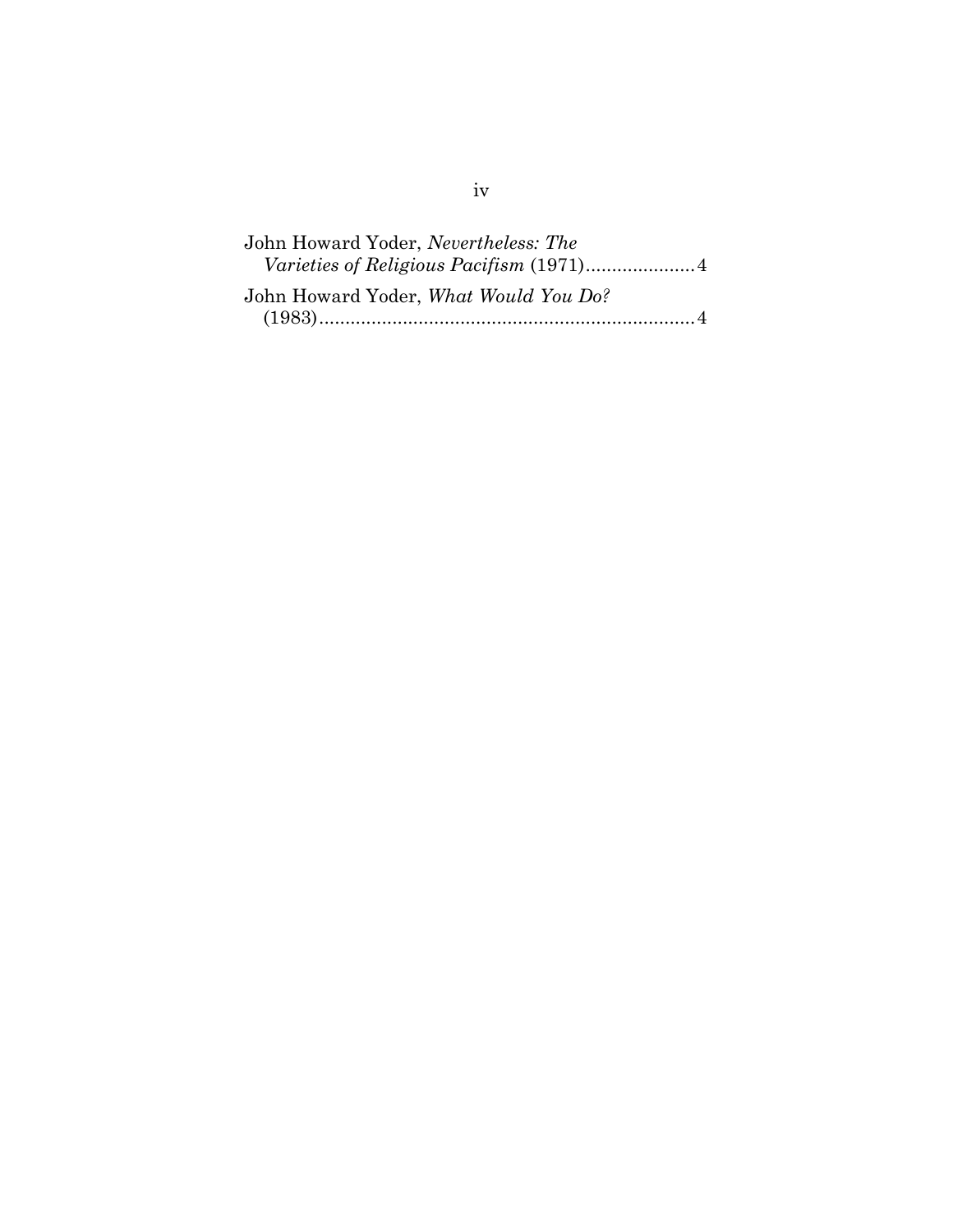#### <span id="page-5-0"></span>**INTEREST OF THE** *AMICUS CURIAE*[1](#page-5-1)

 Endangerment (AWARE) is a non-profit, tax-exempt *Amicus curiae* Arming Women Against Rape & charitable organization founded in 1990 to provide information and training to enable people, particularly women, to avoid, deter, repel, or resist crimes ranging from minor harassment to violent assault.

AWARE's board members and instructors are certified to teach a wide range of self-defense techniques ranging from chemical defensive sprays to firearms. Its staff members have given presentations at the American Society of Criminology and at annual training meetings of American Society of Law Enforcement Trainers, Women in Federal Law Enforcement, and the International Women Police Association. One of its board members has published more than a hundred articles in various magazines and journals regarding the defensive use of firearms and other aspects of personal protection.

This case is of significant interest to AWARE because AWARE believes that law-abiding Americans should have the right to choose whether to defend themselves with lethal weapons or nonlethal weapons.

<span id="page-5-1"></span><sup>1</sup> No counsel for a party authored this brief in whole or part, nor did any person or entity, other than *amicus* or its counsel, financially contribute to preparing or submitting this brief. The parties' counsel of record received timely notice of the intent to file the brief under Rule 37. All parties have consented to this filing.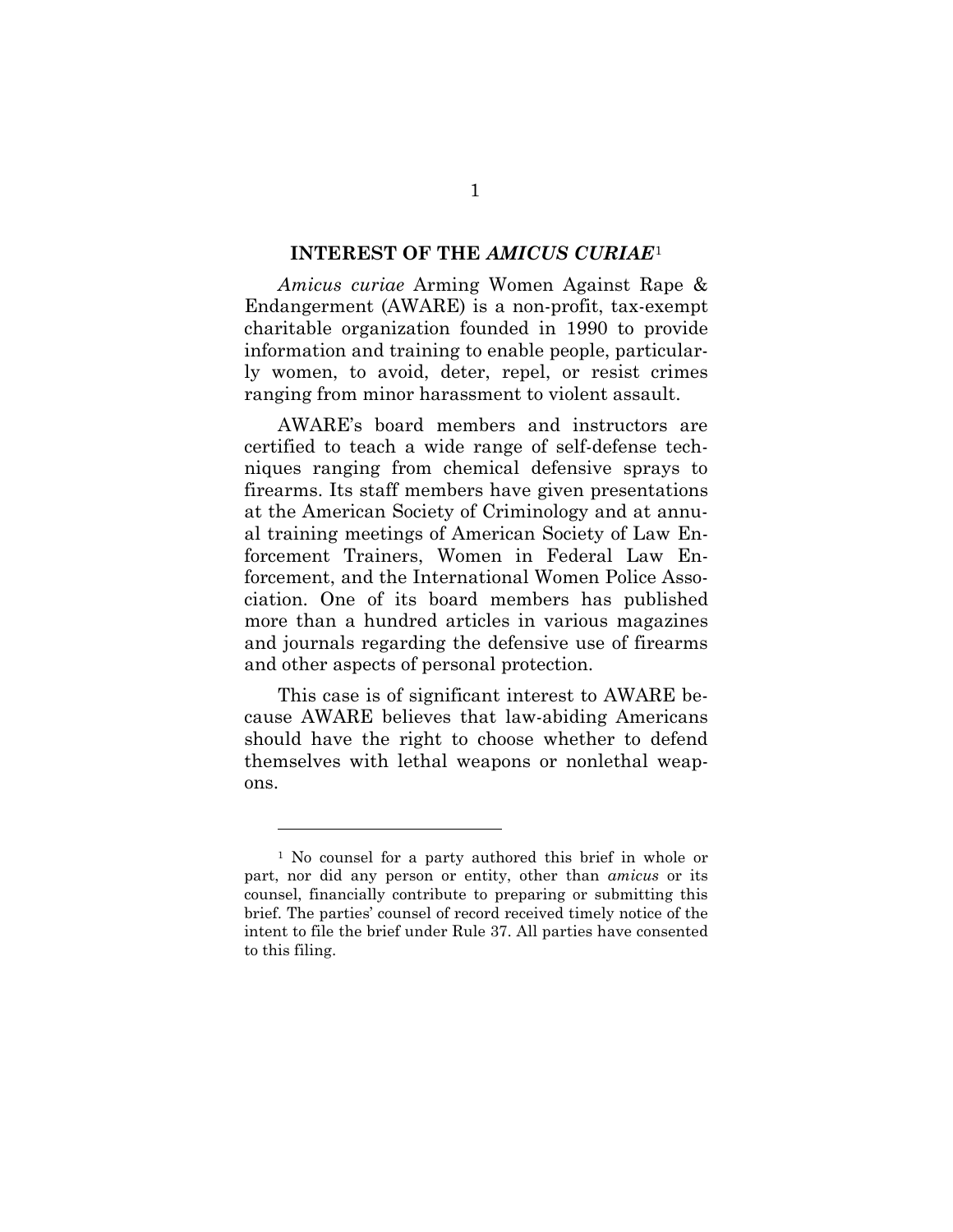#### **SUMMARY OF ARGUMENT**

<span id="page-6-0"></span>Hawaii, Massachusetts, New York, New Jersey, and Rhode Island, and cities such as Baltimore, New Orleans, Philadelphia, and Washington D.C., all ban the possession of stun guns. Yet hundreds of thousands of Americans who want to be able to defend themselves against crime possess stun guns for understandable and law-abiding reasons. Some people may have religious or ethical objections to using lethal weapons. Others may feel emotionally unable to pull the trigger of a firearm. Others may worry that children or a suicidal roommate may misuse the weapon. Still others worry that they may kill someone who they erroneously believe is an attacker.

The ruling below concludes that all these citizens lack the Second Amendment right to possess stun guns, because stun guns fit within the "dangerous and unusual weapons" exclusion recognized by *D.C. v. Heller*, 554 U.S. 570, 627 (2008). Yet the Michigan Court of Appeals in *People v. Yanna*, 297 Mich. App. 137 (2012), held that a ban on stun guns violated the Second Amendment (both as applied to the home and as applied to possession in public).

Moreover, the Connecticut Supreme Court has held that a ban on possessing dirk knives and police batons violated the Second Amendment, *State v. DeCiccio*, 315 Conn. 79 (2014), and the Connecticut court's reasoning directly conflicts with the Massachusetts court's. The Connecticut court held that such weapons should not be viewed as "dangerous and unusual" for Second Amendment purposes, because "dangerous" should be understood to mean *more* dangerous than constitutionally protected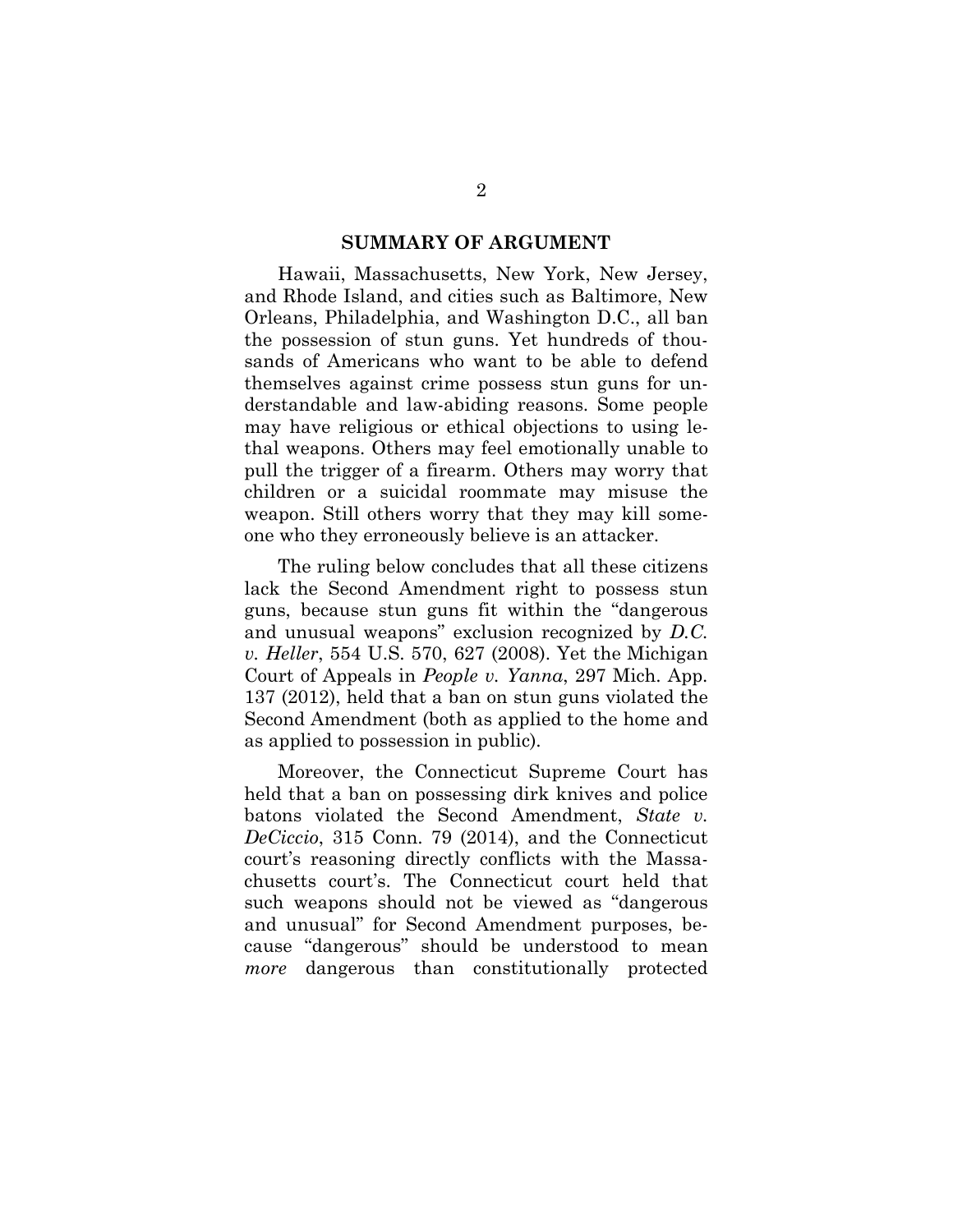handguns: "a category of arm that is less dangerous [than a handgun] clearly may not be prohibited." *Id.* at 122. The Massachusetts court, on the other hand, held that stun guns satisfy the "dangerous" prong of the "dangerous and unusual" exclusion, because stun guns are designed to "'incapacitate temporarily, injure, or kill'" people, Pet. App. A, at 5 (citation omitted)—something that of course is true of all weapons.

The Connecticut court also held that police batons should not be seen as "unusual," because they are routinely used by the police, and because they are "typically possessed by law-abiding citizens for lawful purposes." *DeCiccio*, 315 Conn. at 129, 133; *see also Yanna*, 297 Mich. App. at 145. The Massachusetts court held the opposite, because stun guns are much less common than handguns, did not exist in 1791, and are not weapons of warfare used by the military. This Court should grant certiorari to resolve this conflict among the lower courts.

#### **ARGUMENT**

### <span id="page-7-1"></span><span id="page-7-0"></span>**I. The Ability to Possess Nonlethal Weapons Is an Important Aspect of the Right to Keep and Bear Arms**

Five states and more than a dozen cities and towns ban the possession of stun guns. *See* Eugene Volokh, *Nonlethal Self-Defense, (Almost Entirely) Nonlethal Weapons, and the Rights to Keep and Bear Arms and Defense Life*, 62 Stan. L. Rev. 199, 244-46 (2009). New stun gun bans have been proposed in several states. *Id.* at 246.

At the same time, "[h]undreds of thousands of tasers and stun guns have been sold to private citi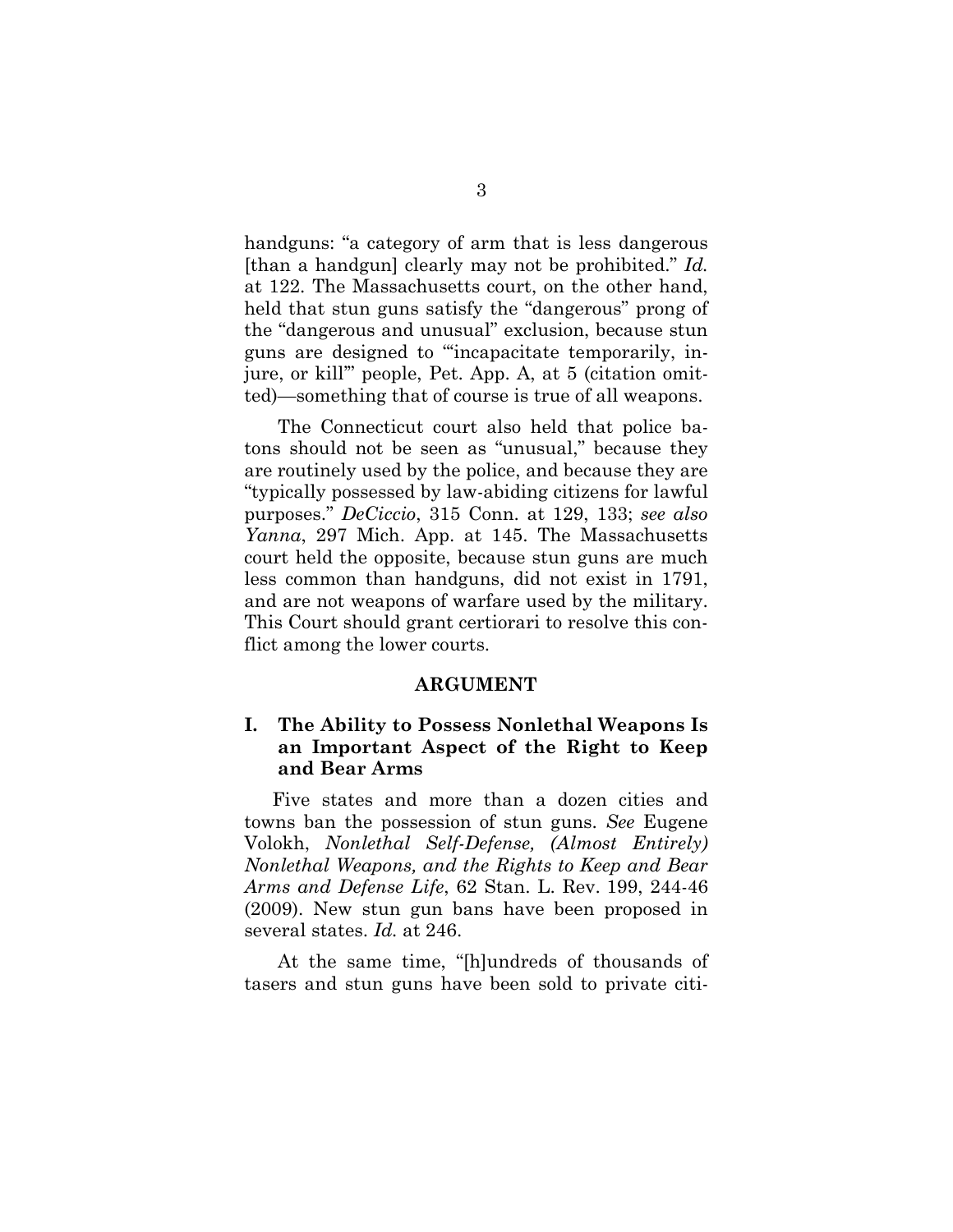zens, with many more in use by law enforcement officers." *People v. Yanna*, 297 Mich. App. at 144. Many thousands of these weapons are likely possessed in jurisdictions in which they are illegal, even if they were originally bought in the many states where they are legal.

The ability to possess a stun gun instead of a handgun is an important aspect of the right to keep and bear arms. Some people have religious or ethnical compunctions about killing.[2](#page-8-0) Other religious and philosophical traditions, such as Judaism and Catholicism, believe that defenders ought to use the least violence necessary.[3](#page-8-1) Some adherents to these beliefs may therefore conclude that fairly effective

 $\overline{a}$ 

<span id="page-8-0"></span><sup>2</sup> For example, noted Mennonite theologian John Howard Yoder, noted Pentecostalist theologian David K. Bernard, and the Dalai Lama have expressed the view that while one ought not use deadly force even in self-defense, self-defense using nondeadly force is permissible. *See* John Howard Yoder, *Nevertheless: The Varieties of Religious Pacifism* 31 (1971); John Howard Yoder, *What Would You Do?* 28-31 (1983); David K. Bernard, *Practical Holiness: A Second Look* 284 (1985); Hal Bernton, *Students Urged to Shape World: Dalai Lama Preaches Peace in Portland*, Seattle Times, May 15, 2001, at B1. Some members of other religious groups, such as Quakers, share this view. *See*  John Webster Gastill, *Queries on the Peace Testimony*, Friends J., Aug. 1992, at 14, 15.

<span id="page-8-1"></span><sup>3</sup> *See Catechism of the Catholic Church*, http://www.vatican. va/archive/ENG0015/\_P7Z.HTM, at ¶ 2264; *Babylonian Talmud*, Sanhedrin 74a (I. Epstein ed., Jacob Schacter & H. Freedman trans., Soncino Press 1994); *The Code of Maimonides,* Book Eleven, The Book of Torts 197-98 (Hyman Klein trans., Yale Univ. Press 1954).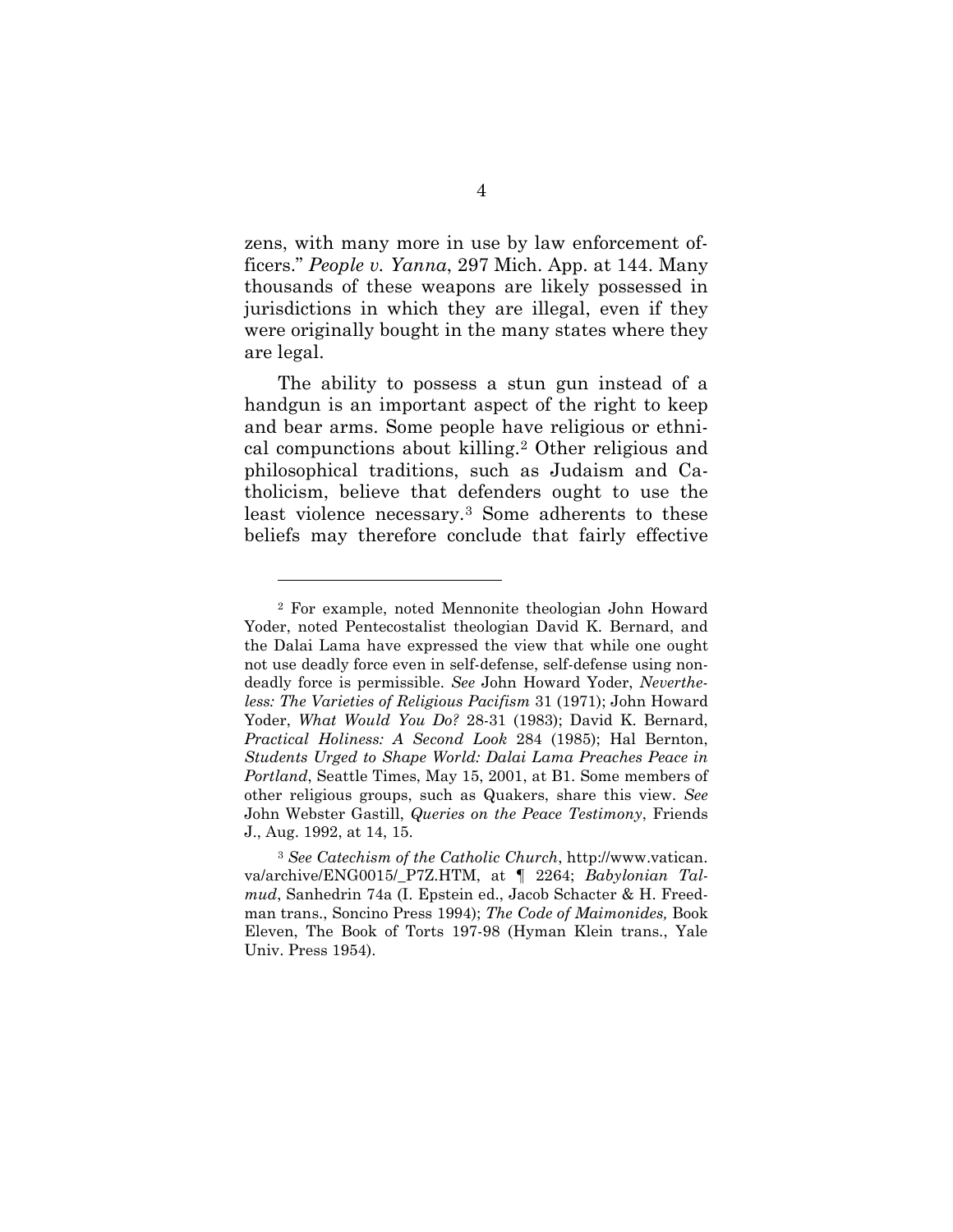non-deadly defensive tools are preferable to deadly tools.

Still other people may feel emotionally unable to pull the trigger on a deadly weapon, even when doing so would be ethically proper.[4](#page-9-0) Others may worry about erroneously killing someone who turns out not to be an attacker.

Still others might be reluctant to kill a particular potential attacker, for instance when a woman does not want to kill an abusive ex-husband because she does not want to have to explain to her children that she killed their father, even in self-defense. Some might fear owning a gun because it might be misused by their children or by a suicidal roommate.

Some people who do own guns may prefer to own both a firearm and a stun gun, so that they can opt for a nonlethal response whenever possible, resorting to lethal force only when absolutely necessary. And people who live in states where it is hard to get licenses to carry concealed firearms may choose to get stun guns instead. Volokh, *supra*, at 214-16.

Yet, under the ruling below, all these residents are denied their right to possess nonlethal stun guns for protection. This is a serious burden on Americans'

<span id="page-9-0"></span><sup>4</sup> Thus, for instance, Liqun Cao et al., *Willingness to Shoot: Public Attitudes Toward Defensive Gun Use*, 27 Am. J. Crim. Just. 85, 96 (2002), reports that 35% of a representative sample of Cincinnati residents age 21 and above said they would *not* be willing to shoot a gun at an armed and threatening burglar who had broken into their home.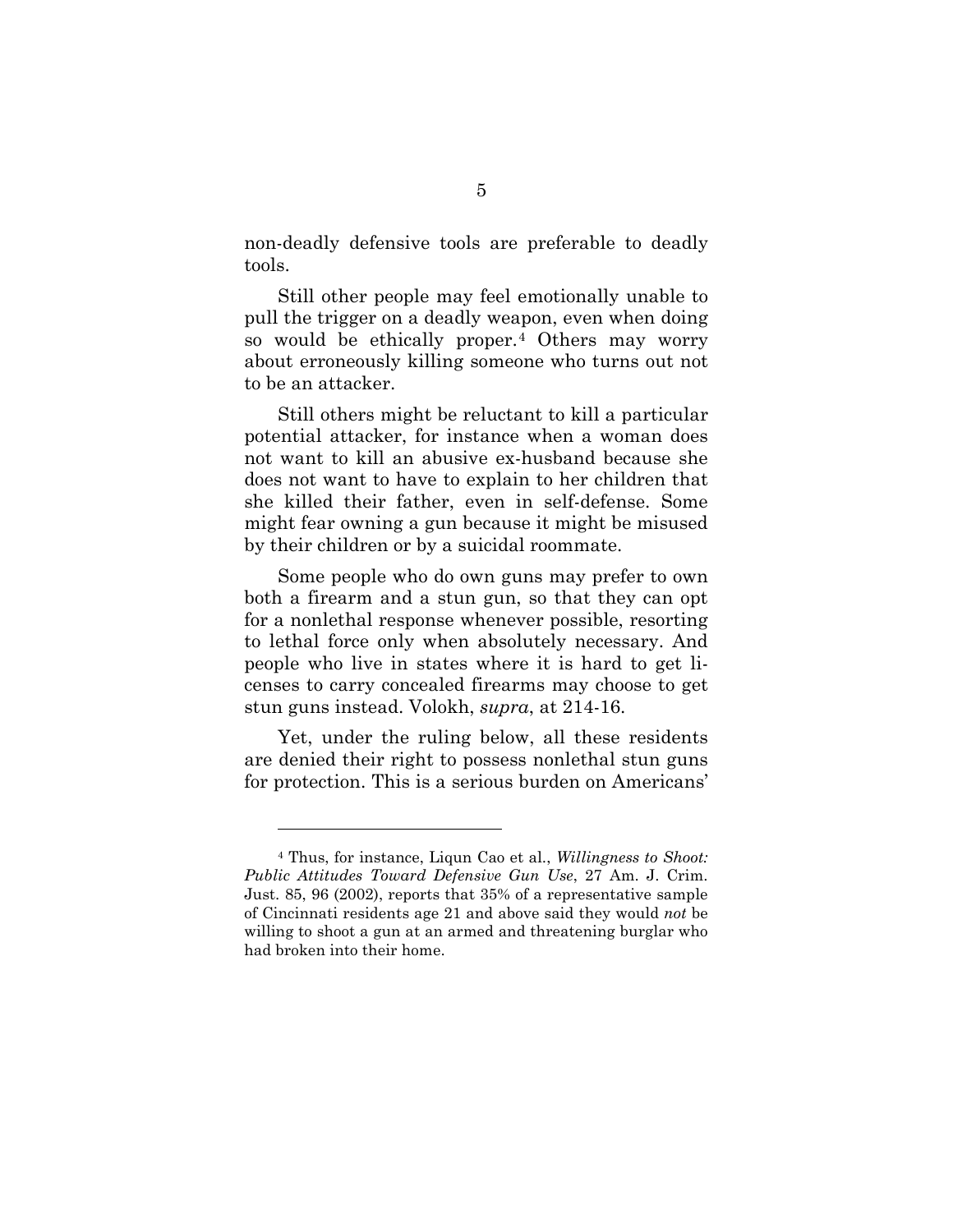Second Amendment rights, and one that merits this Court's consideration.

## <span id="page-10-0"></span>**II. Lower Courts Disagree on the Meaning of "Dangerous and Unusual Weapons" in**  *Heller*

This Court has stated that the Second Amendment does not protect "dangerous and unusual weapons," such as machine guns. *D.C. v. Heller*, 554 U.S. 570, 627 (2008). But lower courts disagree on how this applies to nonlethal and less lethal weapons, both as to the word "dangerous" and as to the word "unusual." This case perfectly illustrates this disagreement.

### <span id="page-10-1"></span>**A. "Dangerous"**

The Michigan Court of Appeals recently ruled that, because "tasers and stun guns \* \* \* are substantially less dangerous than handguns," they do not "constitute dangerous weapons for purposes of Second Amendment inquires." *Yanna*, 297 Mich. App. at 145. Likewise, a recent Connecticut Supreme Court decision favorably cited *Yanna* in deciding that police batons and dirk knives are protected under the Second Amendment. *DeCiccio*, 315 Conn. at 123, 133. Using the same reasoning as in *Yanna*, the Connecticut Supreme Court found that, because batons and knives are far less dangerous than guns, they are not considered to be the sort of "dangerous" weapons that are excluded from Second Amendment protection. *DeCiccio*, 315 Conn. at 123, 133.

And this interpretation of "dangerous" in "dangerous and unusual weapons," as meaning "unusually dangerous," makes sense. All weapons are dangerous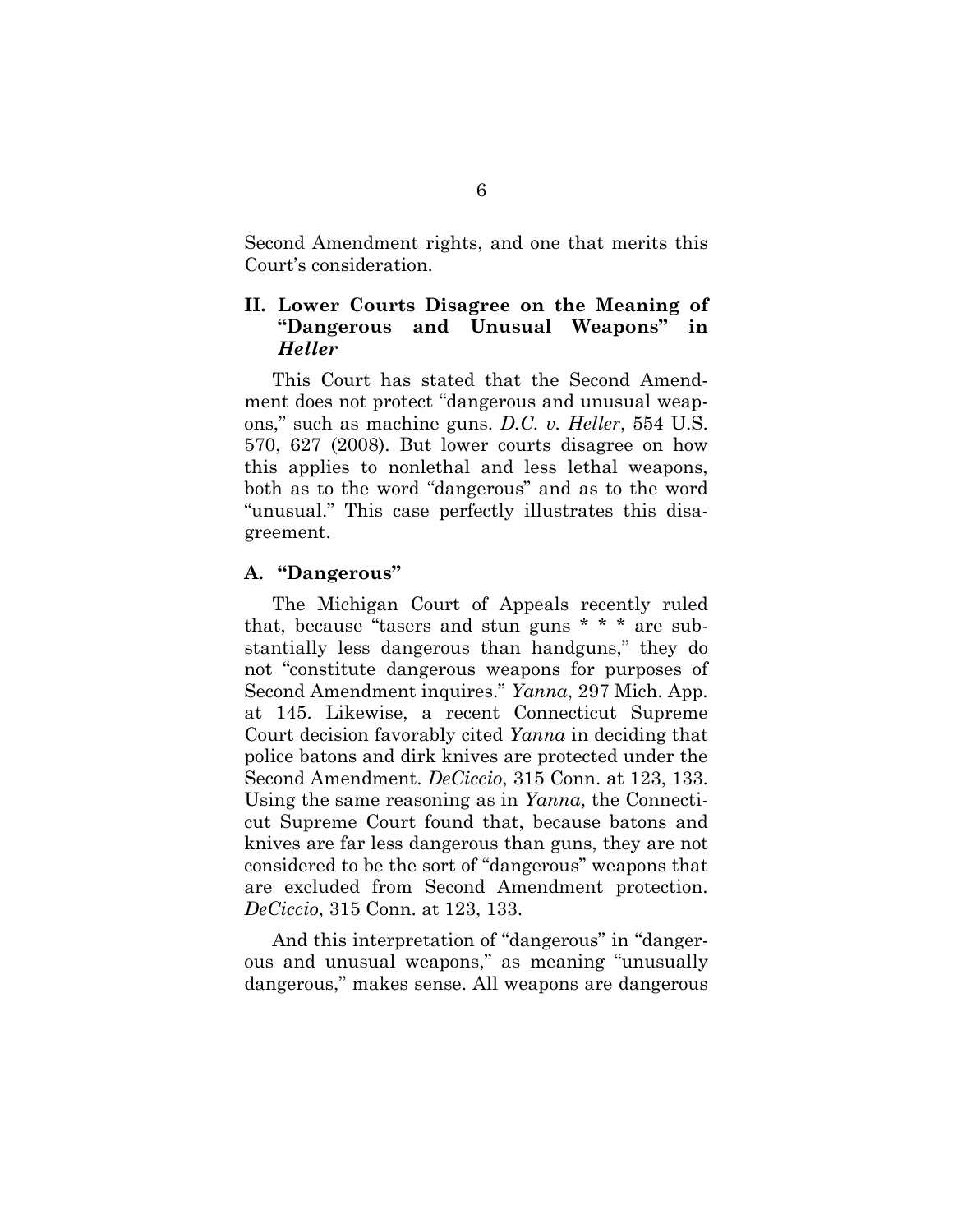in some measure, especially if one includes danger of pain and injury and not just death. When this Court articulated the "dangerous and unusual weapons" exclusion, it likely intended that "dangerous" have some independent meaning, rather than just being a restatement of an attribute that all weapons possess.

But the decision below uses a different approach. Stun guns, the Massachusetts high court concluded, qualify as "dangerous" for purposes of the "dangerous and unusual" exclusion simply because they were designed to "'incapacitate temporarily, injure, or kill.'" Pet. App. A, at 5 (citation omitted). Thus, the court essentially transformed the "dangerous *and* unusual weapon" exception into an "unusual weapon" exception. Dirk knives (which can often be deadly) and police batons (which can sometimes be deadly) would be even more clearly excluded from Second Amendment protection under the Massachusetts test—a result inconsistent with the Connecticut decision.

#### <span id="page-11-0"></span>**B. "Unusual"**

Lower courts also disagree as to the meaning of "unusual" in the "dangerous and usual weapons" exclusion. The Michigan Court of Appeals concluded that stun guns were *not* unusual because they are legal in many states, are commonly used by law enforcement officers, and have been in use for decades. *Yanna*, 297 Mich. App. at 145. Similarly, the Connecticut Supreme Court concluded that police batons are not "unusual," because they are "typically possessed by law-abiding citizens for lawful purposes" (rather than being "unique to the criminal element"), and because of their "widespread acceptance \* \* \*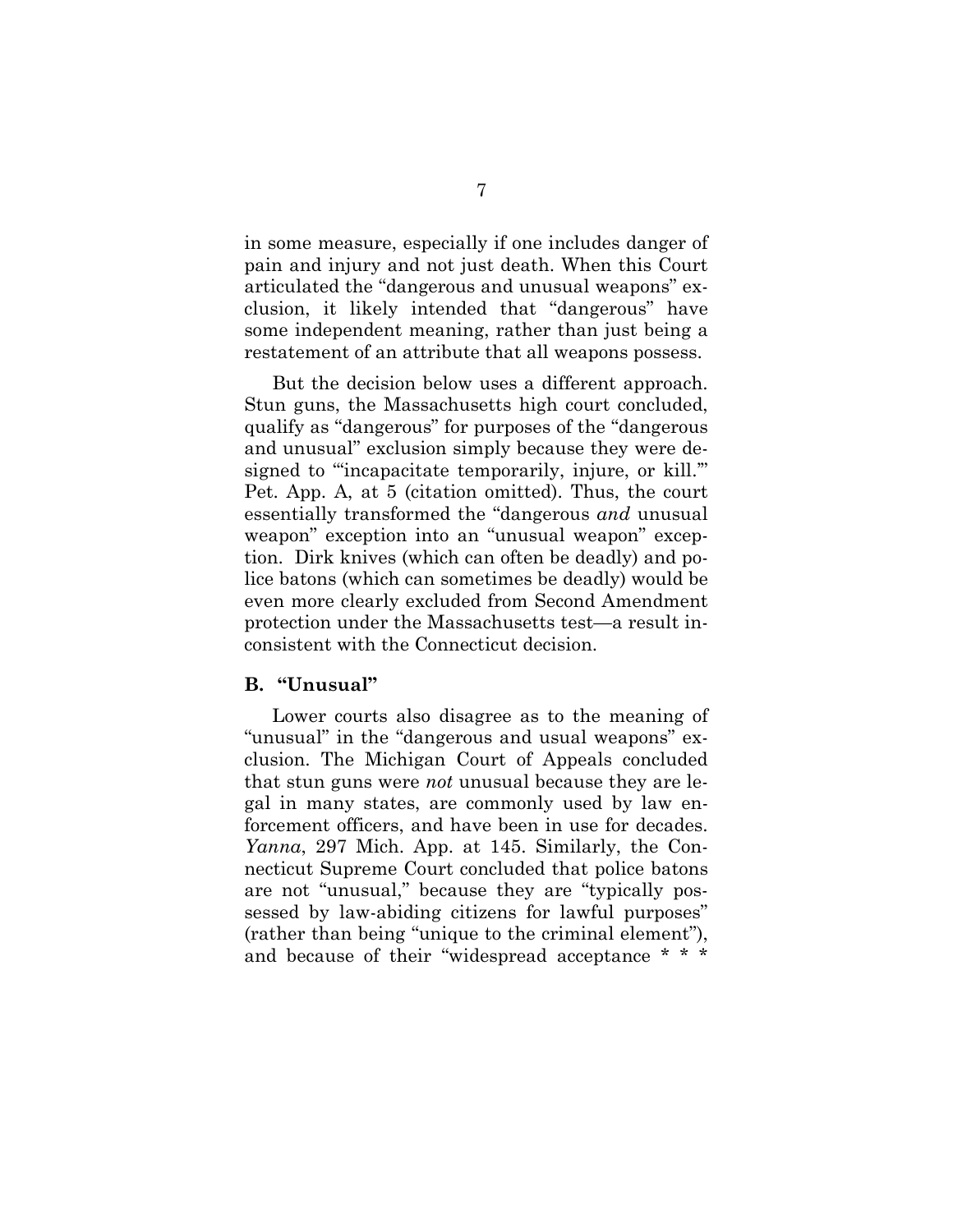within the law enforcement community." *DeCiccio*, 315 Conn. at 129, 133.

In contrast, the decision below found that stun guns *are* unusual because stun guns were "not 'in common use at the time' of enactment of the Second Amendment"; stun guns are not weapons of warfare that are "readily adaptable to use in the military"; and "the 'number of Tasers and stun guns is dwarfed by the number of firearms.'" Pet. App. A, at 5-6.

But the view that Second Amendment protection extends only to weapons in common use in 1791 was rejected by this Court in *Heller*, 554 U.S. at 582. Indeed, this Court characterized that view as "bordering on the frivolous." *Id.*; *see also* Pet. 6-9. Likewise, this Court has made clear that the "arms" protected by the Second Amendment include "weapons that were not specifically designed for military use and were not employed in a military capacity." 554 U.S*.* at 581.

And the view that weapons that are much less common than firearms are so "unusual" that they are outside the scope of the Second Amendment is inconsistent with *DeCiccio* and *Yanna*. Neither of those cases compared the number of dirk knives, police batons, and stun guns in private hands to the number of handguns in private hands. Rather, *DeCiccio* and *Yanna* focused on whether those weapons were owned commonly enough by the police and by lawabiding private citizens, not on the relative number of such weapons compared to handguns.

This Court should grant certiorari to resolve how the "dangerous and unusual weapons" exclusion applies to nonlethal and less lethal weapons.